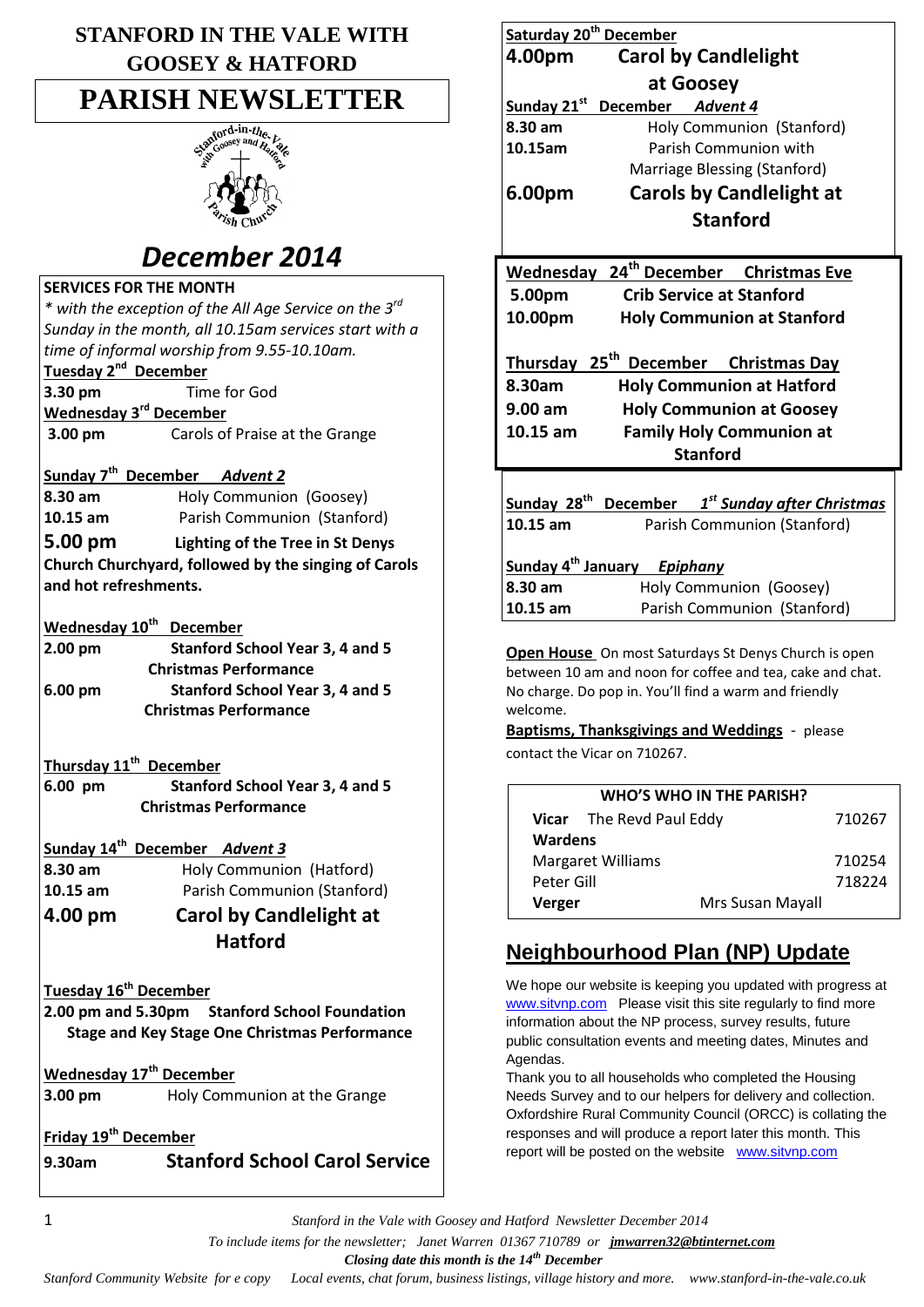#### **Housing Development**

From 1st November there were exhibitions of possible strategic site options at 3 different places throughout the village for 3 weeks for you to make comments on, followed by The Public Consultation on 23<sup>rd</sup> November.

As you know, the Vale Local Plan has proposed a strategic site of 200 homes on the west side of the A417d (down from 290 following strong lobbying by the NP Steering Group).

#### **You can still object to this strategic site and we strongly advise you to do this before the deadline of 19th December by writing to the Vale.**

How? Please see below-

- View the draft local plan and the relevant supporting evidence on line at [www.whitehorsedc.gov.uk/thelocalplan,](http://www.whitehorsedc.gov.uk/thelocalplan) or at Vale offices and local libraries.
- By visiting the Vale website, where you can also read a copy of the Local Plan and then respond on line: [www.whitehorsedc.gov.uk/localplanconsultation](http://www.whitehorsedc.gov.uk/localplanconsultation)
- By completing a representation form available from the Vale offices , online or telephone **01235 540347**

All responses received will be submitted with the Vale's Draft Plan to the Government's inspectorate for final assessment. This will be part of the independent public examination process expected in the spring of 2015. If approved, the Draft Local Plan will be adopted as planning policy for the District.

Meanwhile at our Consultation event of 23<sup>rd</sup> November almost 100 villagers, by majority, agreed to submit site option **' H '** as an alternative to the Vale's strategic site ' **I** '; **as highlighted on our web-site [www.sitvnp.com](http://www.sitvnp.com/)** . This represents the VWHDC's proposed housing development on its "Strategic Site" but incorporating a smaller buffer strip of land for leisure use between the proposed housing and the White Horse Business Park. This also assumes the Seven Acres Nursery being relocated to the field to the North West area just before the quarry.

The Neighbourhood Plan Steering Committee will also object to the Vale Local Plan Strategic Site and submit an alternative voted on at the Village Consultation, but only if we have to suffer a Strategic Site.

Of course the Government inspectorate could ignore our submissions and agree to the Vale's Strategic Site proposals .This is all we can do and trust our submissions will influence the inspector. To do nothing is not an option; that is why we are asking as many individuals as possible to do similar and object. An extra 200 homes will again change our village and put even more strain on all services, facilities and infrastructure. We are very appreciative of the support received for the surveys and consultation etc. but it is clear that only around one third of households in the Parish have been involved in this process so far. This is your chance to add your voice and your views! **We really need more of our Parishioners to take part which** 

## **will add more weight in forming what is Your Parish Neighbourhood Plan.**

From Joint Chairs of NP Steering Group- Colin Mitchell and Peter Gill

Other members of the Group- Richard Ryan, Julia Grinsted, Sally Barnes, Hadyn Wood, Roger Griffin, Janet Warren, Rosemary Packer, Sue Murrin Alistair Thirkettle

## **To All "BIG KNITTERS" THANK YOU**

On Monday, 3rd November, a representative from AGE UK visited Stanford and collected the magnificent total

of **3,376** tiny bobble hats from the Stanford 'knitting brigade". The hats were all knitted to raise funds for the Winter Warmth campaign, and at 25p per hat, this huge amount translated into **£844**. Well done and thank-you to everyone who took part.

If you think you would be interested in being a new participant, next year, just get in touch with me on 710724 and I will add you to my contact list.

#### **Community Bus**

#### **Drivers**

We have been fortunate in the last few months to recruit three new drivers. Unfortunately this has been offset by the fact that one of our drivers has had to give up due to age restriction and another due to work commitments. We therefore still need to recruit more volunteer drivers if we are to be able to continue to operate a full service. If you could spare the occasional half day or evening to help out then please contact me.

#### **Support Roles**

We also need help in supporting roles. Private Hire of the bus brings in a valuable source of income and we shall soon need a volunteer who would be willing to organise this side of our operation. This involves taking bookings, issuing quotations and arranging drivers (by email) for these bookings.

We also need a volunteer to manage the drivers' roster to ensure that drivers are available for all of our scheduled runs. This again involves contacting drivers by email and updating the on-line roster.

If you can help in any of these roles then please contact John Smith: 01367 710494

**Stanford in the Vale Village Hall Christmas Bingo Wednesday 3 December 2014** Doors open at 7 for Eyes-down at 7.30pm

**Cash prize for Last House** Bar and raffle

Contact: J. Greenwood 01367 710578

**Sunday 7th December 5.00 pm Lighting of the Tree in St Denys Churchyard,** followed by the singing of Carols and hot refreshments

2 *Stanford in the Vale with Goosey and Hatford Newsletter December 2014*

 *To include items for the newsletter; Janet Warren 01367 710789 or jmwarren32@btinternet.com*

 *Closing date this month is the 14th December*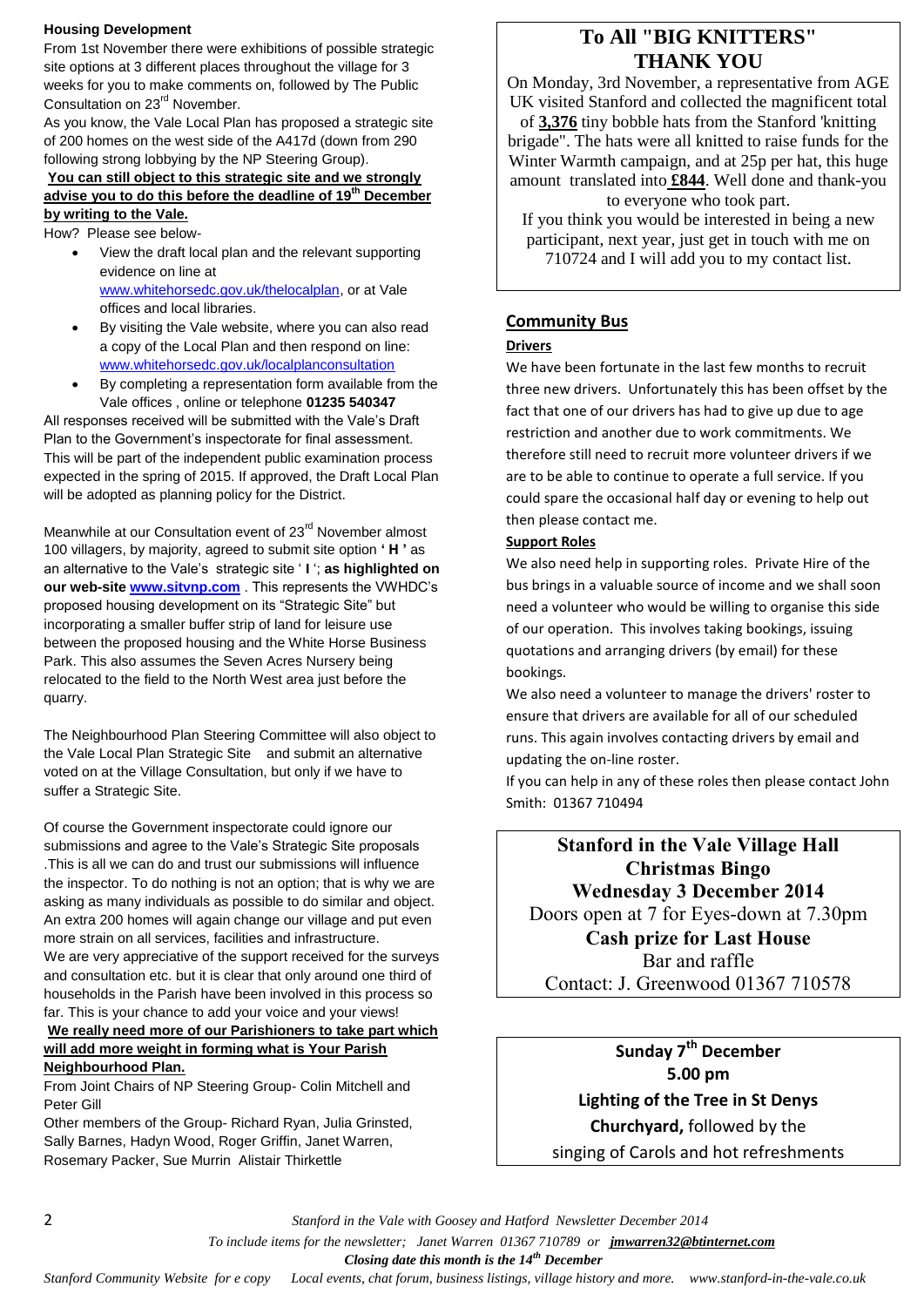#### **SOUTHMOOR CHILDREN'S CENTRE**

#### **MONDAY**

Sensory Play – 10.00-11.30am at Southmoor Children's Centre

#### **Stay & Learn – 1.00-2.30pm at Stanford Village Hall WEDNESDAY**

Stay & Learn – 10.00-11.30am at Southmoor Children's Centre

#### **THURSDAY**

Parent Led Drop In – 9.15-11.30am at Southmoor Children's Centre

For further details please contact Sandra Stevens on 01865 820751, email

[sandra.stevens@actionforchildren.org.uk](mailto:sandra.stevens@actionforchildren.org.uk) or call in at Southmoor Children's Centre, Laurel Drive, Southmoor, OX13 5DJ

> **Monday 8th December 2014 Stanford Art Group are meeting in the Village Small Hall at 7.15pm** Workshop led by Elizabeth Boyd "Stretched Imagination". Come along for an interesting and enjoyable evening.

Refreshments provided. All very welcome. Visitors £4. For more info 01367 710754

#### **STANFORD IN THE VALE FOOTBALL CLUB**

#### **CHRISTMAS BINGO**

**at STANFORD IN THE VALE VILLAGE HALL**

**WEDNESDAY 10 TH DECEMBER**

**DOORS OPEN 7.00 PM**

**EYES DOWN 7.30 PM**

**REFRESHMENTS AVAILABLE**

**Enquiries Martin 01367 710724**

**The next Parish Council Meeting Is on Wednesday 10th December 2014 7.30pm in the Small Village Hall** All Villagers welcome

#### **Cast On! Knitting Group**

What? Fun, friendly and free knitting group. Why? Share your hobby, learn new skills, meet new friends. Where? The Horse and Jockey.

When? **Every 2nd and last Wednesday evening of the month, from 7pm-9pm(ish).**

#### **Knitting at Huddle**

What? A new daytime knitting group. Why? Share your hobby, learn new skills, meet new friends. Where? Huddle Café. When? Every Wednesday morning from 10am-12pm. For more information please contact [caston@tlkc.co.uk](mailto:caston@tlkc.co.uk) or call 710362



**THE UNIVERSITY OF THE THIRD AGE Faringdon & District U3A Thursday 11 th December 2014 2.30pm CORN EXCHANGE, FARINGDON**

The Christmas lunch will be 'a bit of a do' before the meeting. Catered by Sadlers ,with waitress service, at 12.00 for 12.30 .More details to be found on the web site. Followed by the meeting at the usual time of 2.30 including a dramatic presentation by Dominic Bullock and colleague ,entitled 'Sweet Sixteen - 1914 ' based on the diaries of a Bristol teenager growing up during WW1.

Further information from Sylvia Bowley (Chairman) 01367 241296 faringdondistrictu3a.wordpress.com



BRING TORCHES

3 *Stanford in the Vale with Goosey and Hatford Newsletter December 2014*

 *To include items for the newsletter; Janet Warren 01367 710789 or jmwarren32@btinternet.com*

 *Closing date this month is the 14th December*